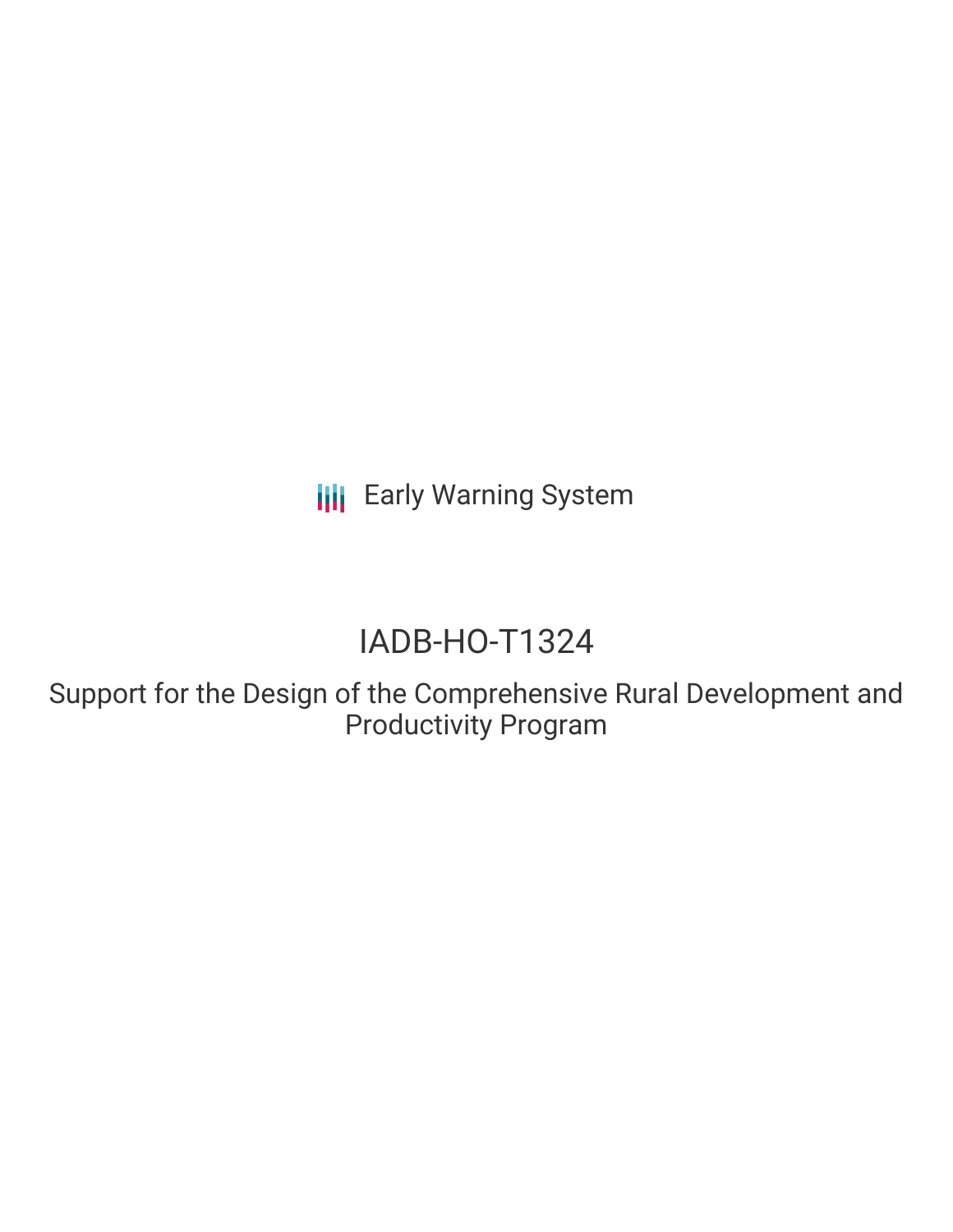

## **Quick Facts**

| <b>Countries</b>               | Honduras                                  |
|--------------------------------|-------------------------------------------|
| <b>Financial Institutions</b>  | Inter-American Development Bank (IADB)    |
| <b>Status</b>                  | Active                                    |
| <b>Bank Risk Rating</b>        | С                                         |
| <b>Voting Date</b>             | 2019-05-08                                |
| <b>Borrower</b>                | Government of Honduras                    |
| <b>Sectors</b>                 | Industry and Trade, Technical Cooperation |
| <b>Investment Type(s)</b>      | Grant                                     |
| <b>Investment Amount (USD)</b> | $$0.50$ million                           |
| <b>Project Cost (USD)</b>      | $$0.50$ million                           |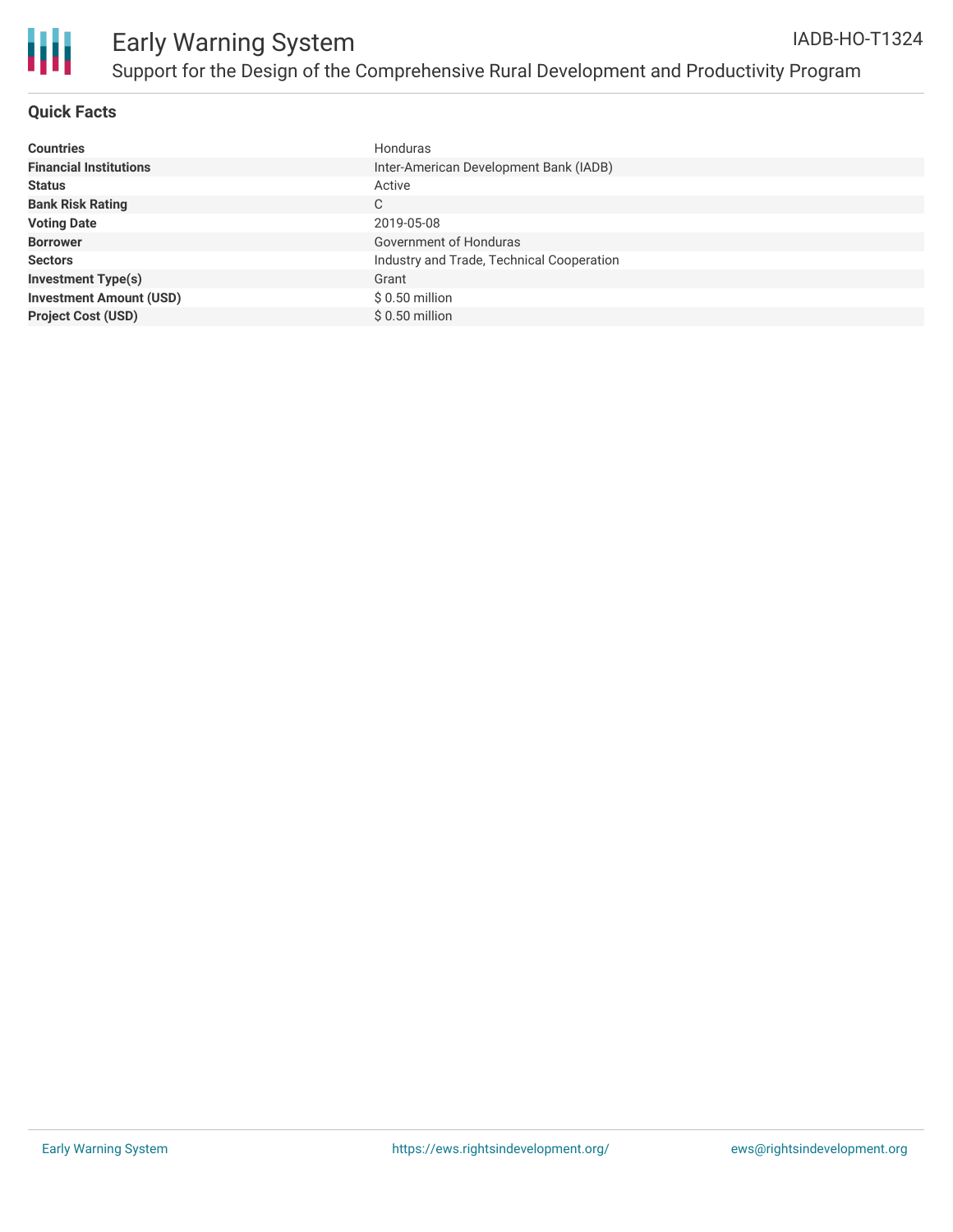

# **Project Description**

Contribute to the preparation of the Poverty Reduction Program by gathering baseline data to identify small and medium-sized rural producers' clusters and their families for targeted comprehensive interventionsgoin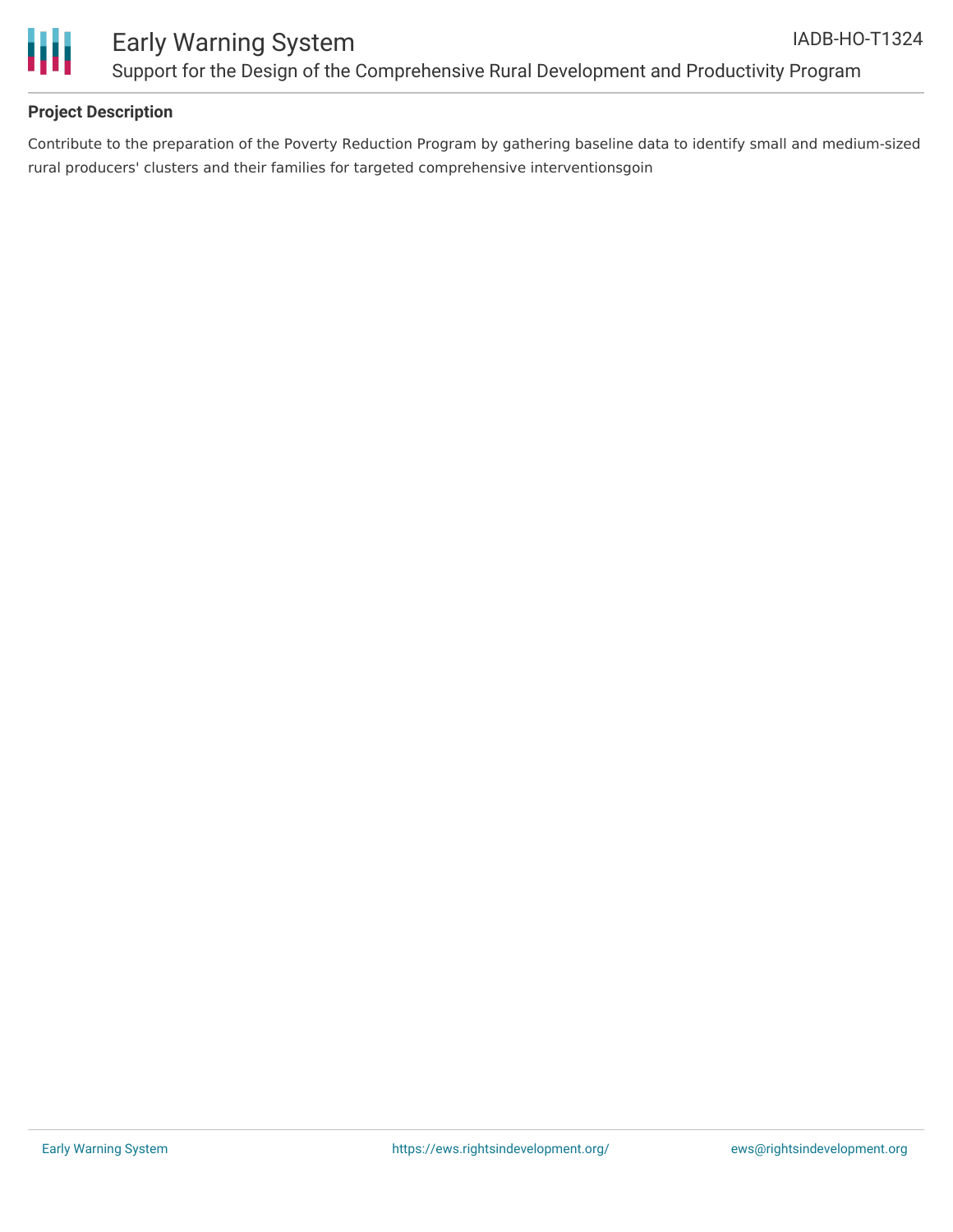

#### **Investment Description**

• Inter-American Development Bank (IADB)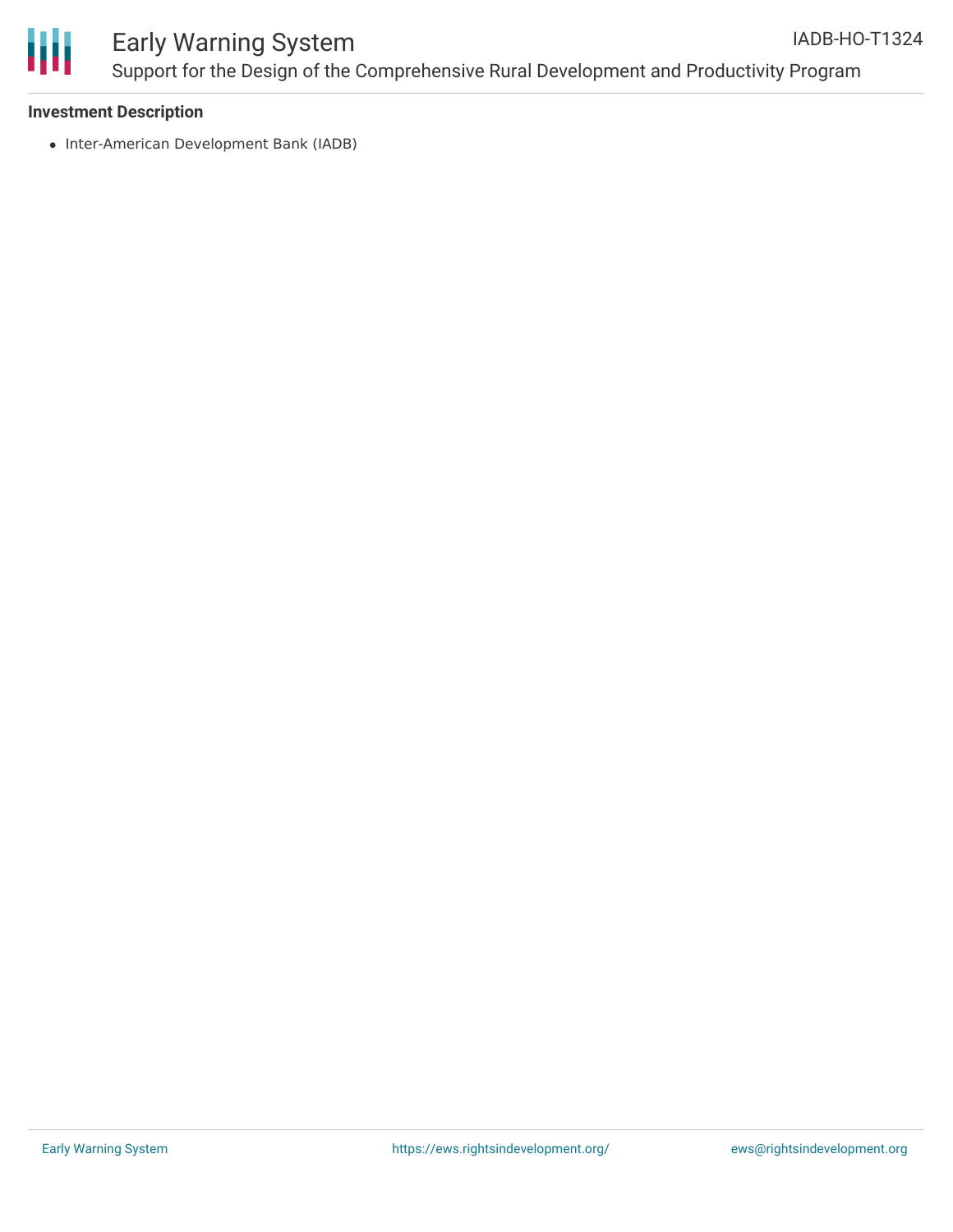# **Contact Information**

## ACCOUNTABILITY MECHANISM OF IADB

The Independent Consultation and Investigation Mechanism (MICI) is the independent complaint mechanism and fact-finding body for people who have been or are likely to be adversely affected by an Inter-American Development Bank (IDB) or Inter-American Investment Corporation (IIC)-funded project. If you submit a complaint to MICI, they may assist you in addressing the problems you raised through a dispute-resolution process with those implementing the project and/or through an investigation to assess whether the IDB or IIC is following its own policies for preventing or mitigating harm to people or the environment. You can submit a complaint by sending an email to MICI@iadb.org. You can learn more about the MICI and how to file a complaint at http://www.iadb.org/en/mici/mici,1752.html (in English) or http://www.iadb.org/es/mici/mici,1752.html (Spanish).